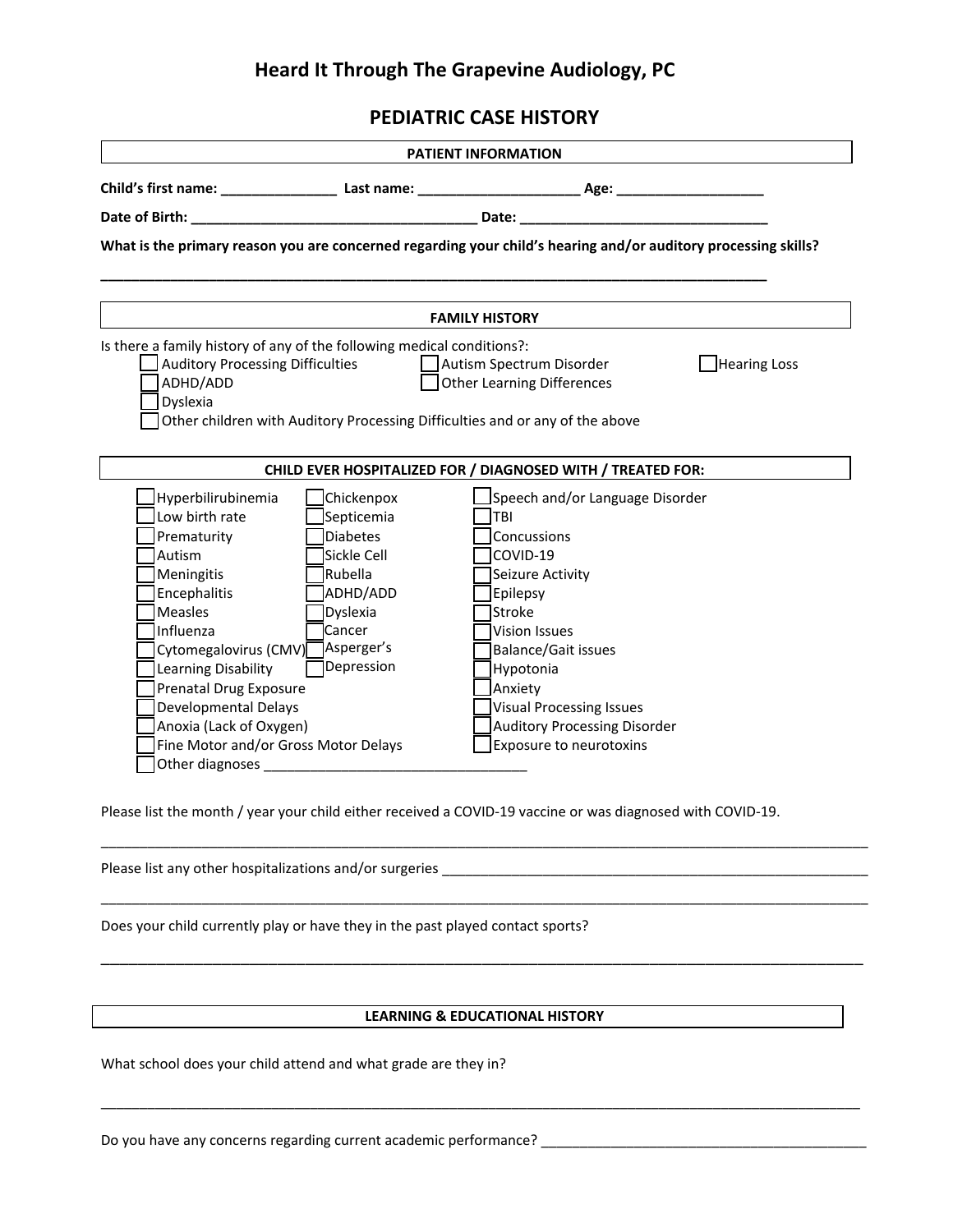# **Heard It Through The Grapevine Audiology, PC**

|                                                                             | Is any other testing being conducted through the school and/or with other professionals?<br><b>INo</b><br>Yes          |
|-----------------------------------------------------------------------------|------------------------------------------------------------------------------------------------------------------------|
| Is your child right or left-handed? ____________________                    |                                                                                                                        |
|                                                                             |                                                                                                                        |
| Has your child received musical training? Ves No                            | If yes, how many years? _______                                                                                        |
| Is there a history of concerns in any of the following areas?               |                                                                                                                        |
| $\Box$ Reading<br>$\Box$ Writing                                            | $\Box$ Math<br>Learning letter identification and/or letter sounds                                                     |
|                                                                             | Has your child ever received Response To Intervention (RtI) measures at school under any of the following categories?: |
| Tier 1: Whole Class                                                         | Tier 2: Small Group Interventions<br>Tier 3: Intensive Interventions                                                   |
| Tutoring                                                                    | Do not know                                                                                                            |
|                                                                             | Has your child ever received a 504 Plan at school for any disabilities: $\Box$ Yes $\Box$ No                           |
|                                                                             |                                                                                                                        |
|                                                                             | Has your child ever received Special Education Services at school under any of the following categories?:              |
| Auditory Impairment (AI)                                                    | $\Box$ Autism (AU)<br>Deaf-Blindness (DB)                                                                              |
| Emotional Disturbance (ED)                                                  | $\Box$ Intellectual Disability (ID)<br>Multiple Disabilities (MD)                                                      |
| Orthopedic Impairment (OI)                                                  | Other Health Impairment (OHI) Learning Disability (LD)                                                                 |
| Speech Impairment (SI)                                                      | Traumatic Brain Injury (TBI)<br>Visual Impairment (VI)                                                                 |
| Non-Categorical Early Childhood (NCEC)                                      |                                                                                                                        |
|                                                                             |                                                                                                                        |
|                                                                             | <b>HISTORY OF EAR PROBLEMS</b>                                                                                         |
| Ear infections: $\Box$ NONE $\Box$ LEFT $\Box$ RIGHT $\Box$ BOTH            |                                                                                                                        |
|                                                                             |                                                                                                                        |
|                                                                             |                                                                                                                        |
| Ever had "tubes" in ears? $\Box$ NONE $\Box$ LEFT $\Box$ RIGHT $\Box$ BOTH  |                                                                                                                        |
| If yes, specify when & how many times:                                      |                                                                                                                        |
|                                                                             | Has your child's hearing been tested before? $\Box$ YES $\Box$ NO If yes, specify when & where:                        |
|                                                                             |                                                                                                                        |
| Did your child pass his/her newborn hearing screening? $\Box$ YES $\Box$ NO |                                                                                                                        |
|                                                                             |                                                                                                                        |
|                                                                             |                                                                                                                        |
|                                                                             |                                                                                                                        |
|                                                                             | <b>MEDICATIONS</b>                                                                                                     |
|                                                                             | Does your child take any prescription medications on a regular basis? Please list?                                     |
|                                                                             |                                                                                                                        |
|                                                                             |                                                                                                                        |
|                                                                             |                                                                                                                        |
|                                                                             |                                                                                                                        |
|                                                                             |                                                                                                                        |